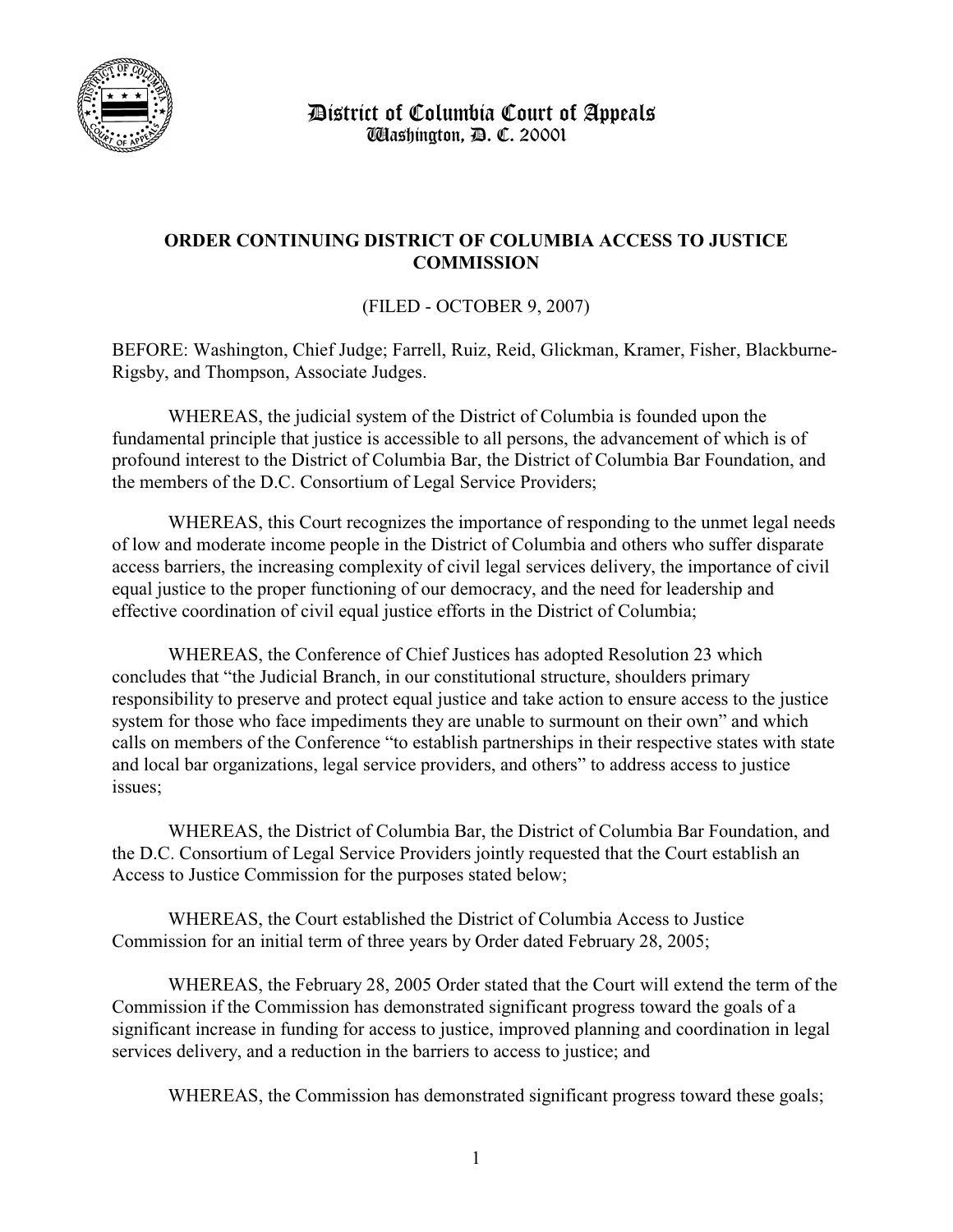## ORDERED:

That the District of Columbia Access to Justice Commission shall continue its work until further Order of this Court. It is charged with the responsibility of assuring high quality access for low and moderate income residents and others in the District of Columbia who suffer disparate access barriers to the civil justice system, and with raising the profile in our community of the need for equal access to justice.

The Commission shall consist of seventeen persons appointed by this Court as follows:

Four (4) judges nominated by the Joint Committee on Judicial Administration in the District of Columbia;

Two (2) persons nominated by the District of Columbia Bar;

Two (2) persons nominated by the District of Columbia Bar Foundation; and

Four (4) persons nominated by the Consortium of Legal Service Providers, at least one of whom shall be a leader of a community-based organization serving persons living in poverty or a client of a D.C. legal services provider.

The remaining five (5) members shall be selected on the basis of a demonstrated commitment to, and familiarity with, access to justice issues.

The Bar, Bar Foundation, and Consortium shall submit to the Court a list containing at least two (2) more candidates than the number of allotted slots. The lists shall be submitted to the Court no later than January 2, 2008. The terms of all members shall begin on February 29, 2008 and shall last for three years. Commissioners shall be limited to a maximum of two terms, unless otherwise ordered by the Court.

The Court shall designate one member as the chairperson of the Commission and one member as vice-chairperson. Both the chairperson and vice-chairperson shall serve a term of three (3) years and shall be eligible for reappointment to those offices. Both the chairperson and the vice-chairperson shall still be subject to the two-term maximum for Commissioners, unless otherwise ordered by the Court.

The Court, the Bar, the Bar Foundation, and the Consortium commit to work together to achieve the jointly shared goal of improving access to justice in our community. While the Commission will be independent and its members will be expected to conduct their deliberations exercising independent judgment and with the perspective of what will best achieve access to justice, each stakeholder will endeavor to facilitate the work of the Commission.

The Commission will consult extensively with members of communities that experience barriers to justice, including persons living in poverty, language minorities, persons with disabilities, and others, to obtain their views regarding the barriers to equal justice and proposed